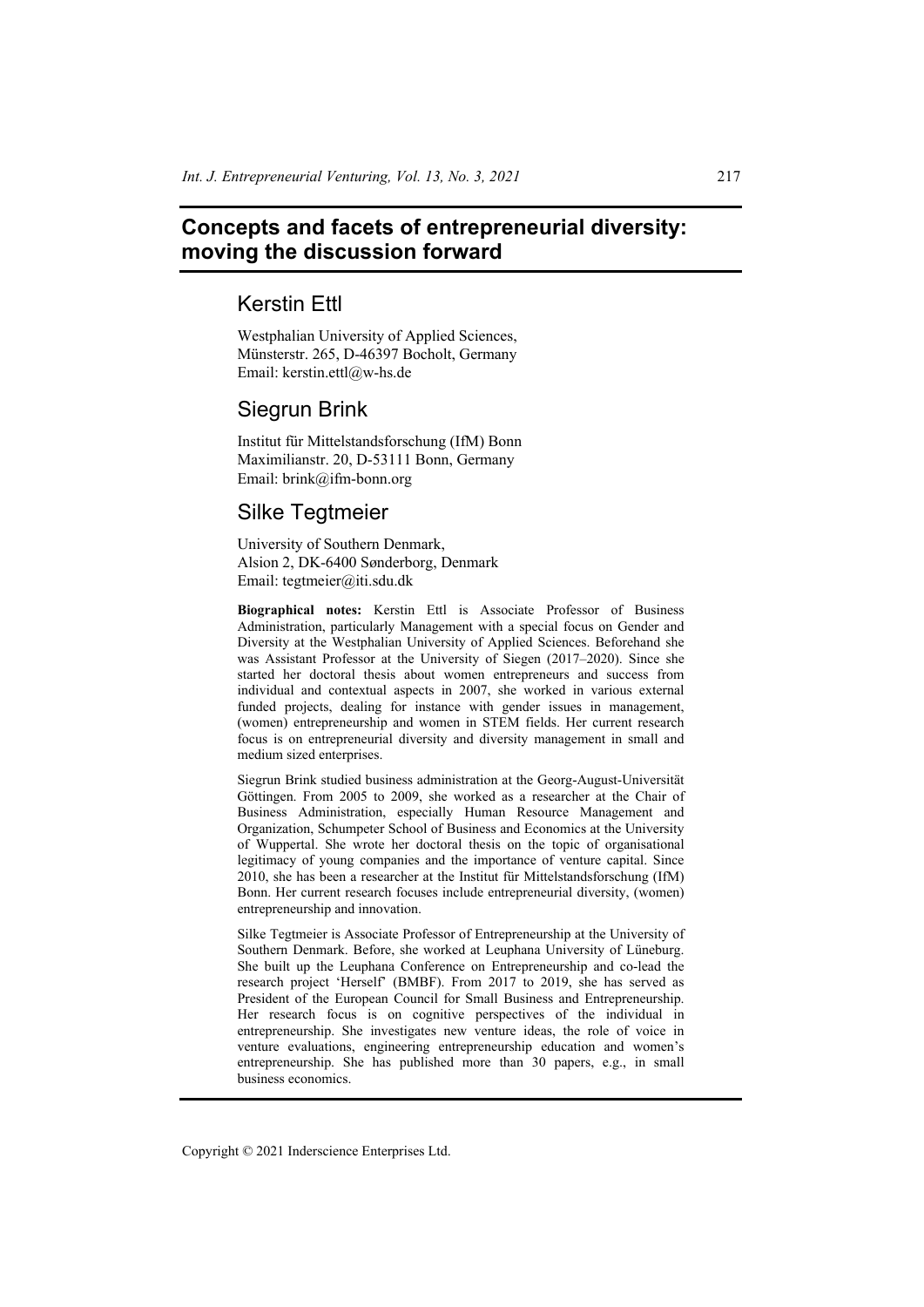### **1 Introduction**

If you think about entrepreneurship and small businesses, what picture comes to mind? Whom would you call an entrepreneur? What characterises that person? What characterises his or her company? The variety of answers might be as multifaceted as the number of people considering these questions. More than 30 years ago, Gartner (1985:696) spotted that "*differences among entrepreneurs and among their ventures are as great as the variation between entrepreneurs and non-entrepreneurs and between new firms and established firms".* This statement is still true: It is impossible to universalise entrepreneurship – entrepreneurship is about variation and it varies in different dimensions (Welter et al., 2016). Surprisingly, entrepreneurship research has not yet covered entrepreneurial diversity in its conceptually broad sense. This is particularly strange because entrepreneurship research evolved during a time when contingency theory – of which diversity is a central aspect – flourished in the field of management. Dichotomising various categories of entrepreneurship instead of understanding the diversity inherent in it does not reflect reality. Dichotomies are helpful for exploring complex phenomena, but they tend to serve functionalist ends. To capture the uniqueness of each context, Welter et al. (2017) emphasised entrepreneurial diversity and argued that future research must attempt to address variation in the phenomenon of entrepreneurship more adequately. With this introduction as part of a special issue, we take up this call and reflect upon concepts and facets of entrepreneurial diversity, considering history, current topics, and next steps.

Discussions about diversity in both scientific and political debates often leave unexplained what *exactly* we mean by *diversity*. Scientific discussion of diversity is rooted in sociological research. Here, diversity serves not just as a synonym for heterogeneity, variety or multiplicity. Within the frame of *diversity*, researchers analyse and evaluate heterogeneity related to specific individual characteristics (Cox, 1991; Cox and Beale, 1997; DiMaggio and Powell, 1983). These individual characteristics are called *diversity categories* or *diversity dimensions* and refer to aspects such as *gender*, *age*, *migration background*, and *physical ability*. From the perspective of selected diversity categories, researchers investigate teams, companies, institutions and all other kinds of groups. Relating to management and business research, *diversity management* in particular has been known for quite some time as a subfield of human resource management that investigates individual characteristics and their influence on firms and firm performance.

Diversity-related levels of analysis in entrepreneurship research have not (yet) been defined clearly. The present special issue offers selected papers that contribute to filling this gap. Further, this introduction provides a context for the papers by suggesting a frame for (researching) entrepreneurial diversity. We aim to contribute to future theorising on entrepreneurial diversity by connecting research about diversity in the entrepreneurship field to other scientific, political and societal discussions about diversity. In doing so, we prepare the ground for discussions of future research.

In the next section, we start with a more detailed look at how *diversity* is defined and conceptualised in sociological research. Afterwards, we take stock of our own research field and shed light on the previous notion of diversity in entrepreneurship research by looking at the discussion in leading scientific journals. We explore what researchers in the entrepreneurship field mean when they talk about diversity and to which characteristics and discussions they are referring. We move forward by developing a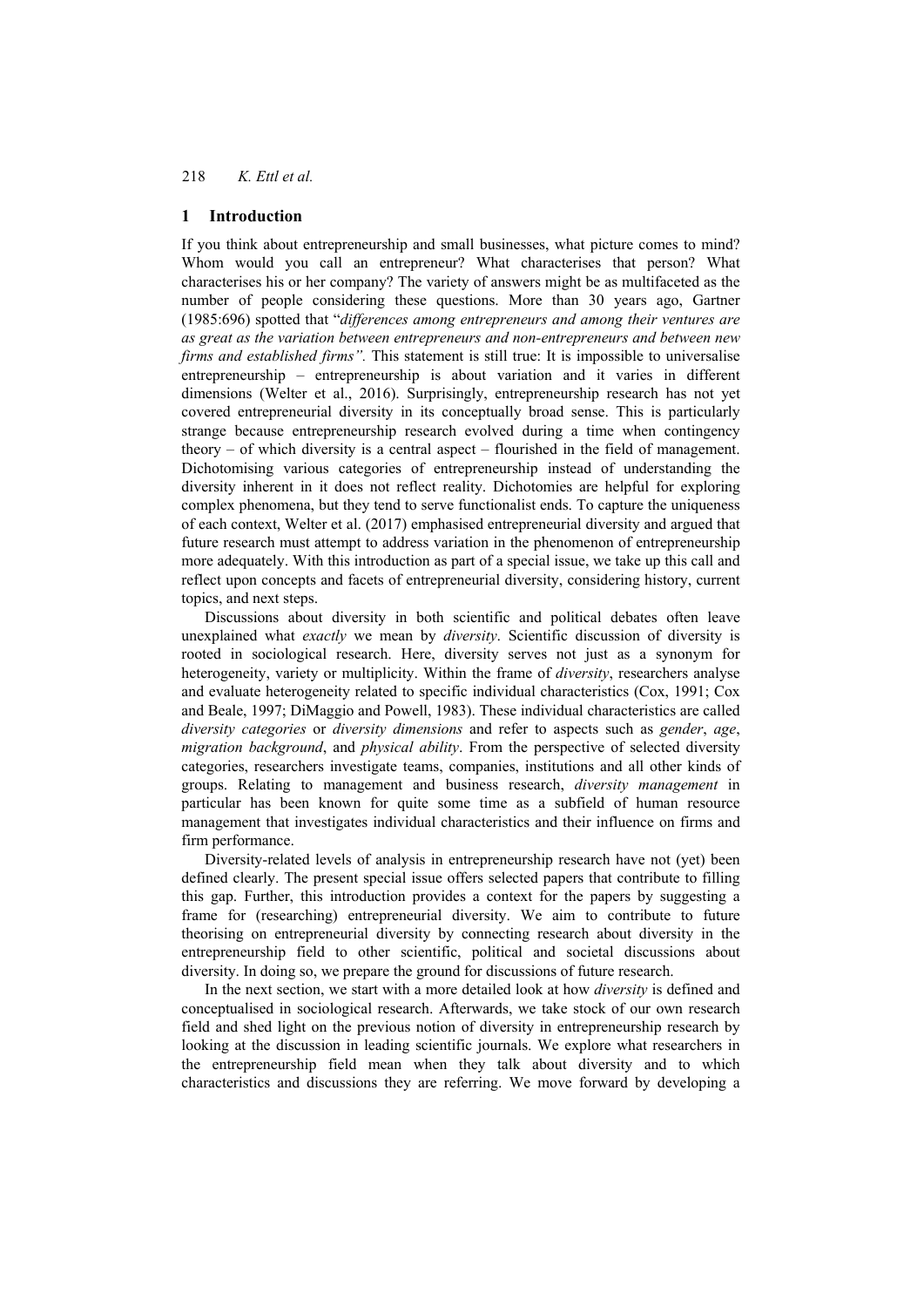framework to clarify and conceptualise entrepreneurial diversity. Additionally, we introduce the papers in this special issue and conclude with remarks for discussion, implications, and future research directions.

### **2 Taking stock: existing frames of diversity**

To find suitable methods and concepts for future research, it is helpful to look to other disciplines and thereby advance research on entrepreneurship as an interdisciplinary phenomenon (Acs and Audretsch, 2010; Croci, 2016). To frame the term *diversity*, we start by looking at the historical development and state of the art in sociological diversity research and its concepts.

Diversity came to the fore of policy makers' and researchers' attention in particular because of demographic changes and discussions about imminent skill shortages. In the 1980s and 1990s, equal treatment and antidiscrimination for women was a main topic of research, followed by research on age, sexual orientation, physical abilities, religion and ethnicity, which broadened organisation and management studies (Bendl and Eberherr, 2015). From 1988 to 2003, the volume of research with a diversity focus nearly doubled every five years, although the overall research findings were weak and inconsistent (Harrison and Klein, 2007).

In general, sociological diversity research is guided by two different theoretical approaches. According to the first approach, diversity provokes conflicts, divisions, and dissolutions (Harrison and Klein, 2007). Managing diversity is therefore defined in terms of learning to cope with unassimilated differences (Gordon, 1992). The second approach appreciates diversity as such, as it sparks creativity and innovation (Hewlett et al., 2013). From a business perspective, researchers have especially considered the economic value of having diverse individuals in a team and using diversity management as a tool to increase companies' growth and development (Litvin, 1997). Research focuses on several single dimensions of diversity (e.g., *gender*), their parameter values (e.g., *female*, *male*) and relations between those parameters (Hanappi-Egger, 2012), using individuals and their attributes as reference points. Moreover, different diversity dimensions have not only been examined on their own but also interlinked with each other (Bendl and Eberherr, 2015). This research on *intersectionality* examines interrelations between categories and their consequences (McCall, 2005).

An often-quoted and adapted model to map diversity is the 'four layers of diversity' scheme presented by Gardenswartz and Rowe (2003). Building on and expanding work from Loden and Rosener (1991), they group different diversity dimensions into a model with the following four levels:

- 1 personality
- 2 internal dimensions (age, gender, sexual orientation, physical ability, ethnicity and race)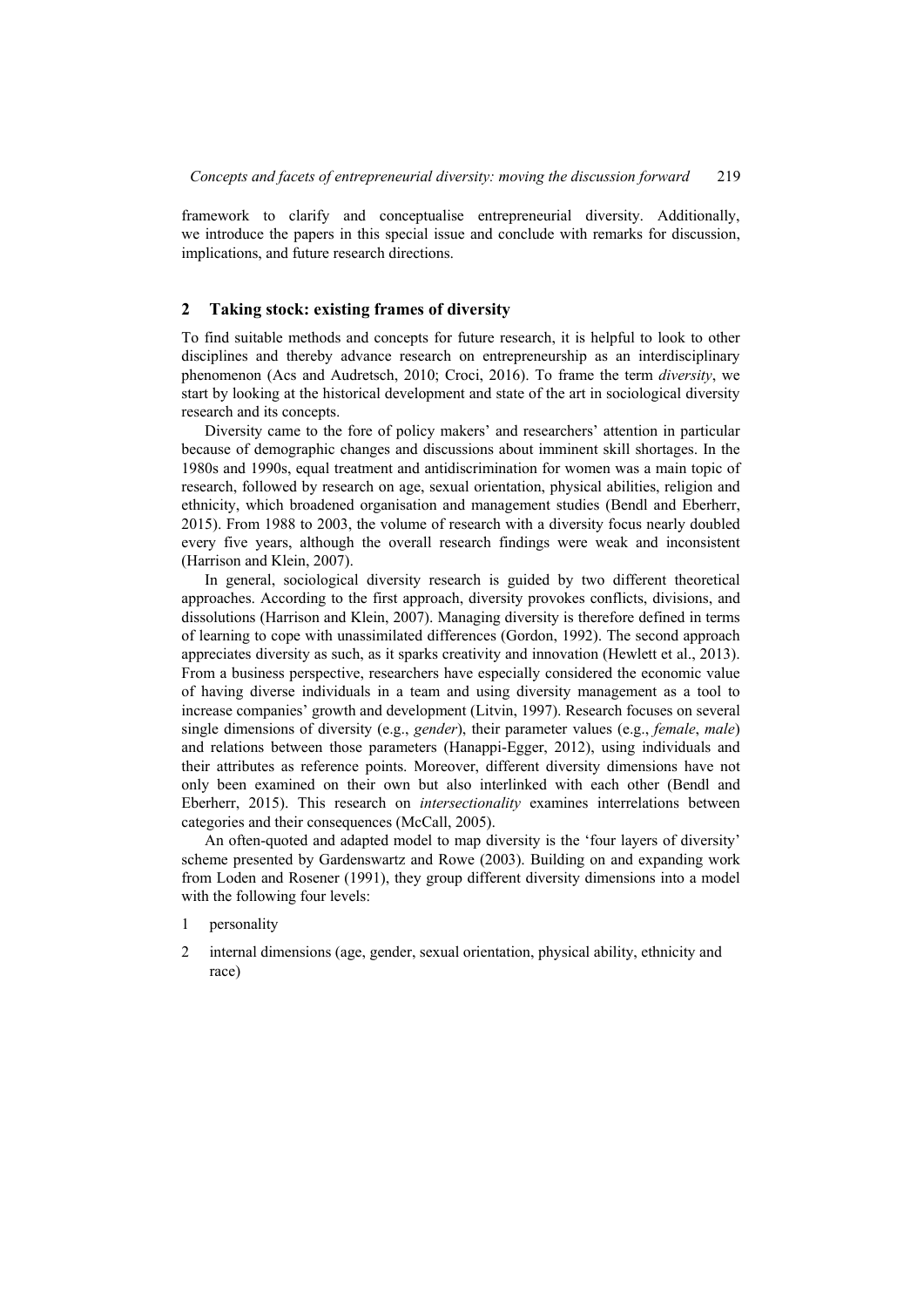- 3 external dimensions (geographic location, income, personal habits, recreational habits, religion, educational background, work experience, appearance, parental status and marital status)
- 4 organisational dimensions (functional level/classification, work content/field, division/department unit/group, seniority, work location, union or political affiliation and management status) (Gardenswartz and Rowe, 2003; Gardenswartz et al., 2008, 2010).

*Personality* refers to the non-interchangeable ways in which individuals think and behave based on their individuality and personal history. *Internal dimensions* comprise parameters that are normally not changeable by individuals themselves. *External dimensions* may alter during the life course and are changeable by individuals themselves. *Organisational dimensions* depend on individuals' professional affiliation. The four layers of diversity model has influenced sociological and societal debate on diversity. It succeeds in bringing together diversity categories that are in other respects often discussed separately. Although the four layers are widely used, they have been the subject of some controversy. The original intention of the authors was to provide support for practitioners and a consulting resource for companies regarding leadership. Therefore, the model captures only partial aspects of variety from a company's point of view and disregards, for instance, heterogeneity in the (organisational) context itself.

Taking stock of and a closer look at the framing of diversity in entrepreneurship research, we investigated the academic discussion on this topic in selected, well-reviewed journals over a predefined period of time. For that purpose, we analysed all papers with the keyword *diversity* published from 2010-2015 in 29 highly ranked business economics, entrepreneurship and small and medium sized enterprise (SME) journals. We focused on these journals only because discussions in these journals largely determine the scope, focus, breadth and relevance of a research field. The basis for our journal sample was the present German Academic Association for Business Research's (VHB's) journal ranking *JOURQUAL 3*. All included journals are classified as reputable and are ranked on the *Harzing* list. Through a keyword search for *diversity*, we found that less than 1% of the papers within the investigated journals and period dealt with the term *diversity*. We finally obtained a preliminary sample of 273 papers from 29 journals, which we downloaded, organised, categorised and analysed with computer-based assistance. Our course of action was as follows: We scanned every paper by reading the abstract, introduction and conclusion section to obtain a clearer idea of what the paper is about. Then, we searched every paper for the term *diversity*, scanned the passages around this keyword, first to see if – and if so, how – the term diversity is defined, and second to discover in which main regard/context the term is used. In this first step, we removed 95 papers that had no further relevance for our study, because the term *diversity* was used only once or twice in the abstract as a simple synonym for *variety* or *heterogeneity* or with a totally different denotation (e.g., biodiversity). Our final sample comprised 178 papers. We categorised and analysed these 178 papers in an exploratory manner using investigator triangulation (Denzin, 1978; Flick, 2004). Table 1 overviews the included journals and respective papers.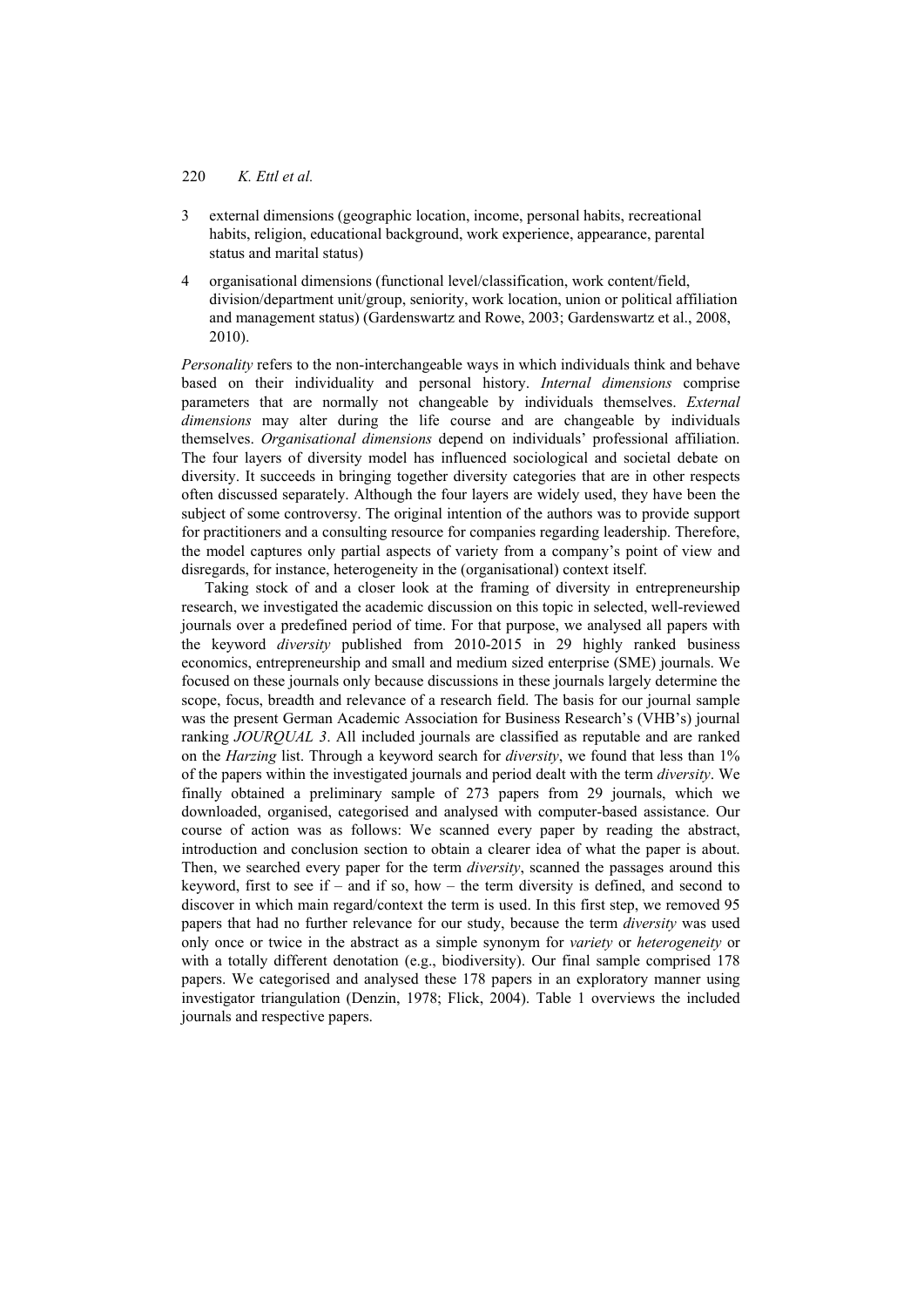|                                                          | Classification | Ranking<br><b>JOUROUAL III</b> | Total papers<br>within the<br>investigated | No. of papers (in<br>%) mentioning |
|----------------------------------------------------------|----------------|--------------------------------|--------------------------------------------|------------------------------------|
| Journal                                                  | of Journal*    | (Impact factor)                | period                                     | 'diversity'                        |
| Academy of Management Annals                             | <b>BA</b>      | A(11,115)                      | 466                                        | 3(0,64)                            |
| Academy of Management Journal                            | BA             | $A+ (7, 417)$                  | 466                                        | 18 (3,86)                          |
| Academy of Management Review                             | <b>BA</b>      | $A+ (9,408)$                   | 241                                        | 16(6,64)                           |
| Administrative Science Quarterly                         | <b>BA</b>      | $A+ (4,929)$                   | 282                                        | 3(1,06)                            |
| American Economic Review                                 | <b>BA</b>      | $A+ (3,833)$                   | 1.633                                      | 11(0,67)                           |
| Econometrica                                             | <b>BA</b>      | $A + (3,379)$                  | 572                                        | 20(3,50)                           |
| Entrepreneurship: Theory and<br>Practice                 | E-Ship         | A(4,916)                       | 369                                        | 8(2,17)                            |
| Entrepreneurship & Regional<br>Development               | E-Ship         | B (1,776)                      | 231                                        | 11 (4,76)                          |
| <b>Experimental Economics</b>                            | <b>BA</b>      | A (2,391)                      | 200                                        | 7(3,50)                            |
| <b>Family Business Review</b>                            | E-Ship; SMEs   | B(4,229)                       | 162                                        | 4(2, 47)                           |
| International Journal of Innovation E-Ship<br>Management |                | B(0,07)                        | 344                                        | 4(1,16)                            |
| <b>International Small Business</b><br>Journal           | <b>SMEs</b>    | C(3,677)                       | 2.215                                      | 15(0,68)                           |
| Journal of Business Venturing                            | E-Ship         | A(5,774)                       | 334                                        | 10 (2,99)                          |
| Journal of Economics &<br><b>Management Strategy</b>     | BA             | A(0,912)                       | 230                                        | 3(1,30)                            |
| Journal of Family Business<br>Strategy                   | <b>SMEs</b>    | C(2,975)                       | 173                                        | 3(1,73)                            |
| Journal of Industrial Economics                          | <b>BA</b>      | A(0,963)                       | 189                                        | 0(0,00)                            |
| Journal of Management                                    | <b>BA</b>      | A(7,733)                       | 535                                        | 20(3,74)                           |
| Journal of Management Studies                            | BA             | A(3,962)                       | 377                                        | 9(2,39)                            |
| Journal of Political Economy                             | BA             | $A+ (3,923)$                   | 200                                        | 13 (6,50)                          |
| Journal of Small Business<br>Management                  | E-Ship; SMEs   | B(2,876)                       | 253                                        | 7(2,77)                            |
| Journal of Small Business<br>Strategy                    | <b>SMEs</b>    | $C$ (k.A.)                     | 81                                         | 2(2,47)                            |
| Management Science                                       | BA             | $A+ (2,822)$                   | 962                                        | 10(1,04)                           |
| Organisation Studies                                     | BA             | A(3,107)                       | 231                                        | 11 (4,76)                          |
| <b>RAND Journal of Economics</b>                         | <b>BA</b>      | A (1,465)                      | 44                                         | 0(0,00)                            |
| Research Policy                                          | E-Ship         | $A+ (4, 495)$                  | 1.727                                      | 31 (1,80)                          |
| Science                                                  | BA             | B (37,205)                     | 18.658                                     | 3(0,02)                            |
| <b>Small Business Economics</b>                          | E-Ship; SMEs   | A(2,421)                       | 506                                        | 7(1,38)                            |
| Strategic Management Journal                             | <b>BA</b>      | A(1, 465)                      | 571                                        | 20(3,50)                           |
| Zeitschrift für KMU und<br>Entrepreneurship              | <b>SMEs</b>    | $C$ (k.A.)                     | 101                                        | 4 (3,96)                           |
|                                                          |                |                                | $\Sigma$ 32.353                            | $\Sigma$ 273 (0,84)                |

### **Table 1** Investigated journals and number of papers

\*Classification according to the JOURQUAL III Ranking: BA = business administration, E-Ship = entrepreneurship, SMEs = small and medium-sized enterprises.

*Source*: Own elaboration.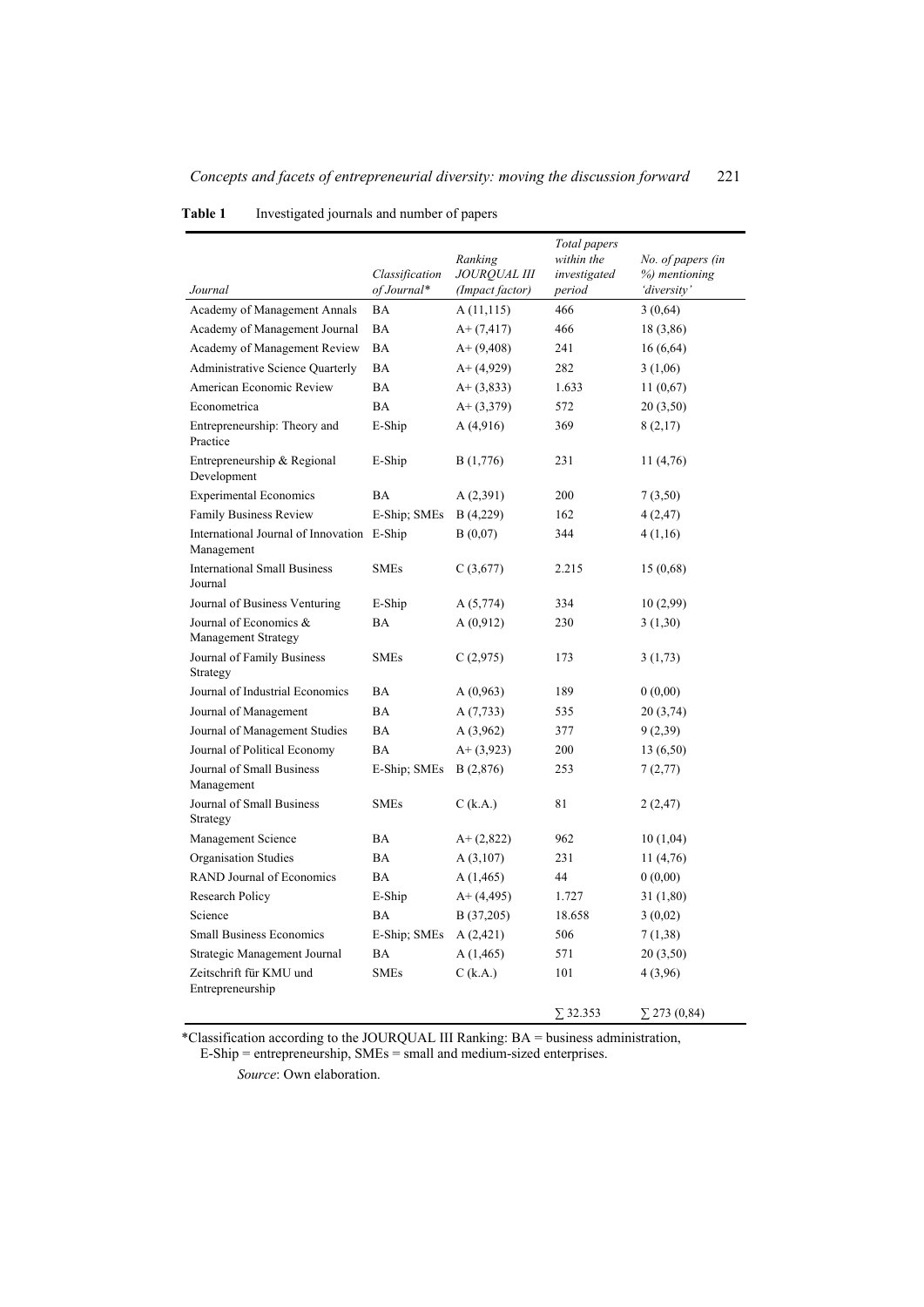In our investigation, we were interested in what researchers in the entrepreneurship field talk about when they map and talk about *entrepreneurial diversity*. We wanted to know to what attributes, characteristics, and discussions they refer to in this regard. Against this background, the relevant publications in our sample can be classified into five main groups. Most of the papers use *diversity* with reference to *company-related characteristics*, followed by different kinds of *individual-related characteristics*, *environment-related characteristics* and *characteristics of research approaches*. The fifth group includes papers that discuss *diversity and the diversity concept in general*  (Table 2)*.* 

| Category (No. of hits)                                       | Sub category (No. of hits)                                 |  |  |  |
|--------------------------------------------------------------|------------------------------------------------------------|--|--|--|
| 1. Company-related characteristics (123)                     |                                                            |  |  |  |
| 1.1 Teams (58)                                               | Team/group diversity (24)                                  |  |  |  |
|                                                              | Diversity in workplaces/workgroups (20)                    |  |  |  |
|                                                              | Diversity in boards of directors/top management teams (14) |  |  |  |
| 1.2 Innovation, technology,                                  | Technological (knowledge) diversity (14)                   |  |  |  |
| products (37)                                                | Diversity and innovation (14)                              |  |  |  |
|                                                              | (Product) portfolio diversity (8)                          |  |  |  |
|                                                              | Quality diversity (1)                                      |  |  |  |
| 1.3 Company in general (12)                                  | Diversity of entrepreneur business models (9)              |  |  |  |
|                                                              | Diversity of firms/SMEs (3)                                |  |  |  |
| 1.4 Management (8)                                           | Strategic diversity (3)                                    |  |  |  |
|                                                              | Leadership (3)                                             |  |  |  |
|                                                              | Goal diversity (2)                                         |  |  |  |
| $1.5$ Other $(8)$                                            | Social enterprises (3)                                     |  |  |  |
|                                                              | Fault lines $&$ diversity (2)                              |  |  |  |
|                                                              | Temporal diversity (1)                                     |  |  |  |
|                                                              | Diversity climate (1)                                      |  |  |  |
|                                                              | Diversity of prior art (1)                                 |  |  |  |
| 2. Individual-related characteristics (84)                   |                                                            |  |  |  |
| 2.1 Ethnic aspects (31)                                      | Race/ethnicity (19)                                        |  |  |  |
|                                                              | (Im) migrants and diversity (6)                            |  |  |  |
|                                                              | Cultural diversity (5)                                     |  |  |  |
|                                                              | Nationality diversity (1)                                  |  |  |  |
| 2.2 Gender (23)                                              |                                                            |  |  |  |
| 2.3 Experience, informational and educational diversity (9)  |                                                            |  |  |  |
| 2.4 Entrepreneurial diversity/diversity of entrepreneurs (7) |                                                            |  |  |  |
| $2.5$ Age $(6)$                                              |                                                            |  |  |  |
| 2.6 Sexual orientation (2)                                   |                                                            |  |  |  |
| $2.7$ Other $(6)$                                            |                                                            |  |  |  |

| Table 2 | Diversity-related categories used* |  |
|---------|------------------------------------|--|
|---------|------------------------------------|--|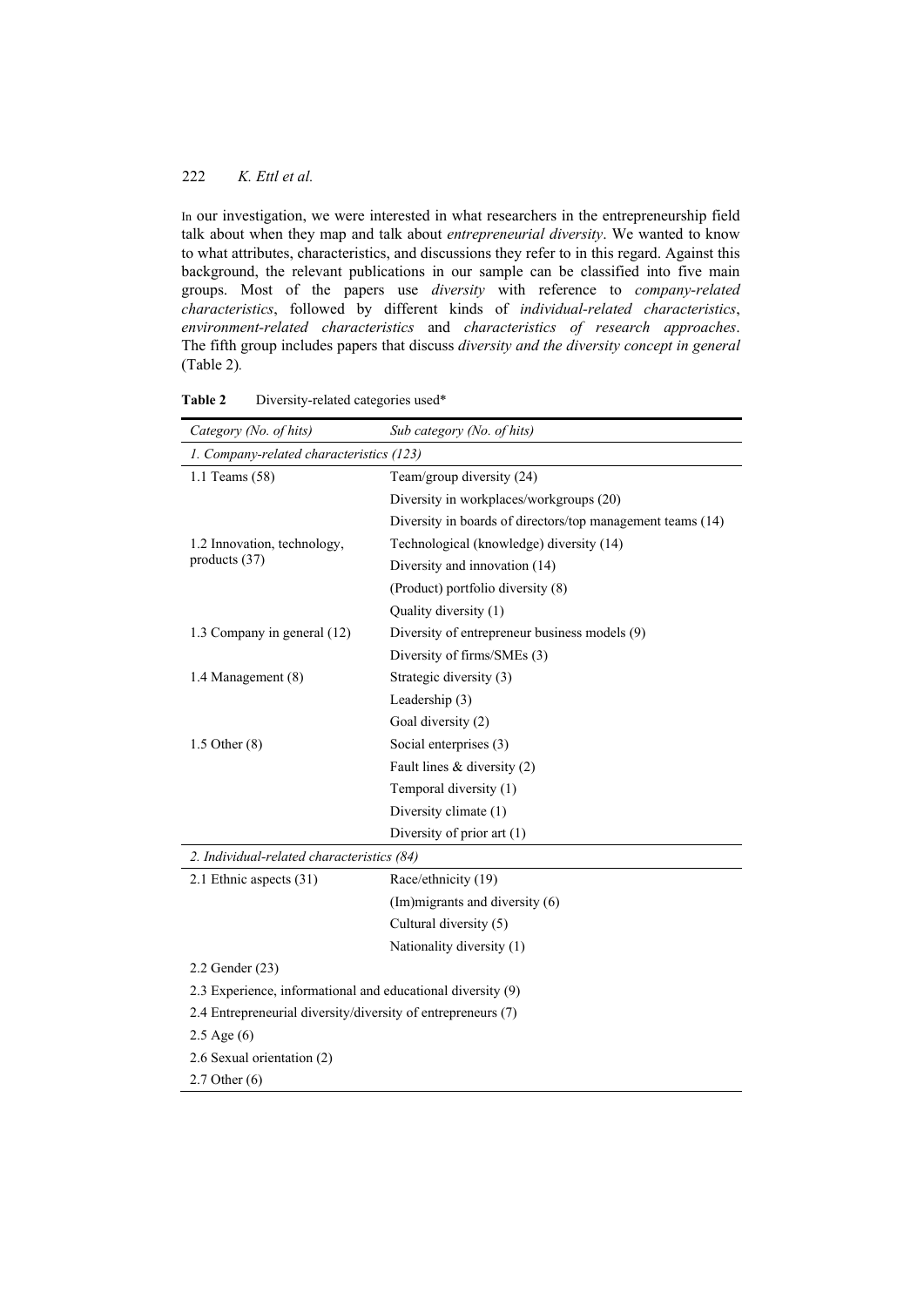| Category (No. of hits)                                 | Sub category (No. of hits)                      |  |  |  |
|--------------------------------------------------------|-------------------------------------------------|--|--|--|
| 3. Environment-related characteristics (31)            |                                                 |  |  |  |
| 3.1 Diversity of networks (20)                         | Diversity of networks/alliances (17)            |  |  |  |
|                                                        | (Alliance) portfolio diversity (2)              |  |  |  |
|                                                        | Diversity of stakeholder interests (1)          |  |  |  |
| 3.2 Diversity of regions (6)                           |                                                 |  |  |  |
| 3.3 Other (5)                                          | Diversity of contexts (3)                       |  |  |  |
|                                                        | Family household diversity (1)                  |  |  |  |
|                                                        | Diversity in corporate governance practices (1) |  |  |  |
| 4. Characteristics of research approaches (16)         |                                                 |  |  |  |
| 4.1 Diversity of theories (6)                          |                                                 |  |  |  |
| 4.2 Diversity of methods (4)                           |                                                 |  |  |  |
| 4.3 Diversity in research in general (2)               |                                                 |  |  |  |
| 4.4 Diversity in social network research (1)           |                                                 |  |  |  |
| 4.5 Diversity of disciplines (1)                       |                                                 |  |  |  |
| 4.6 Diversity of heuristics (1)                        |                                                 |  |  |  |
| 4.7 Social support theory (1)                          |                                                 |  |  |  |
| 5. Diversity and the diversity concept in general (31) |                                                 |  |  |  |
| 5.1 Diversity concept in general (5)                   |                                                 |  |  |  |
| 5.2 Diversity management (3)                           |                                                 |  |  |  |
| 5.3 Super-diversity (3)                                |                                                 |  |  |  |

**Table 2** Diversity-related categories used\* (continued)

\*In all 273 papers; double entries are possible.

Taking a deeper look into the different groups, we found researchers talking about quite different things and labelling them as *diversity*. Papers in the first and largest group, *company-related characteristics,* take the company as a reference point and discuss aspects such as the *diversity of entrepreneurs' business models*, *strategic diversity*, *diversity in boards of directors* and *technological diversity*. In contrast to the first group, papers within the second largest group, *individual-related characteristics*, take individuals as the main reference point. As a main subtopic, all kinds of *ethnic aspects*, subdivided into *race/ethnicity*, *(im)migrants and diversity*, *cultural diversity* and *national diversity,* can be found here. The third largest group of papers comprises just a few papers dealing with *environment-related characteristics*. Here, aspects such as the *diversity of networks*, *regions* or *contexts* are to be found. *Characteristics of approaches*, our fourth group, refers quite differently to the diversity of research (process)-related aspects, for instance, diverse *methods*, *theories*, *heuristics* or *disciplines*. Only a few papers emphasise *diversity and the diversity concept in general.*

Overall, we find that there is a broad range of topics covered by the umbrella of diversity and no predetermined mapping of how to use the term *diversity*. *Diversity* is a word that is loaded with multiple connotations dependent not least of all on context,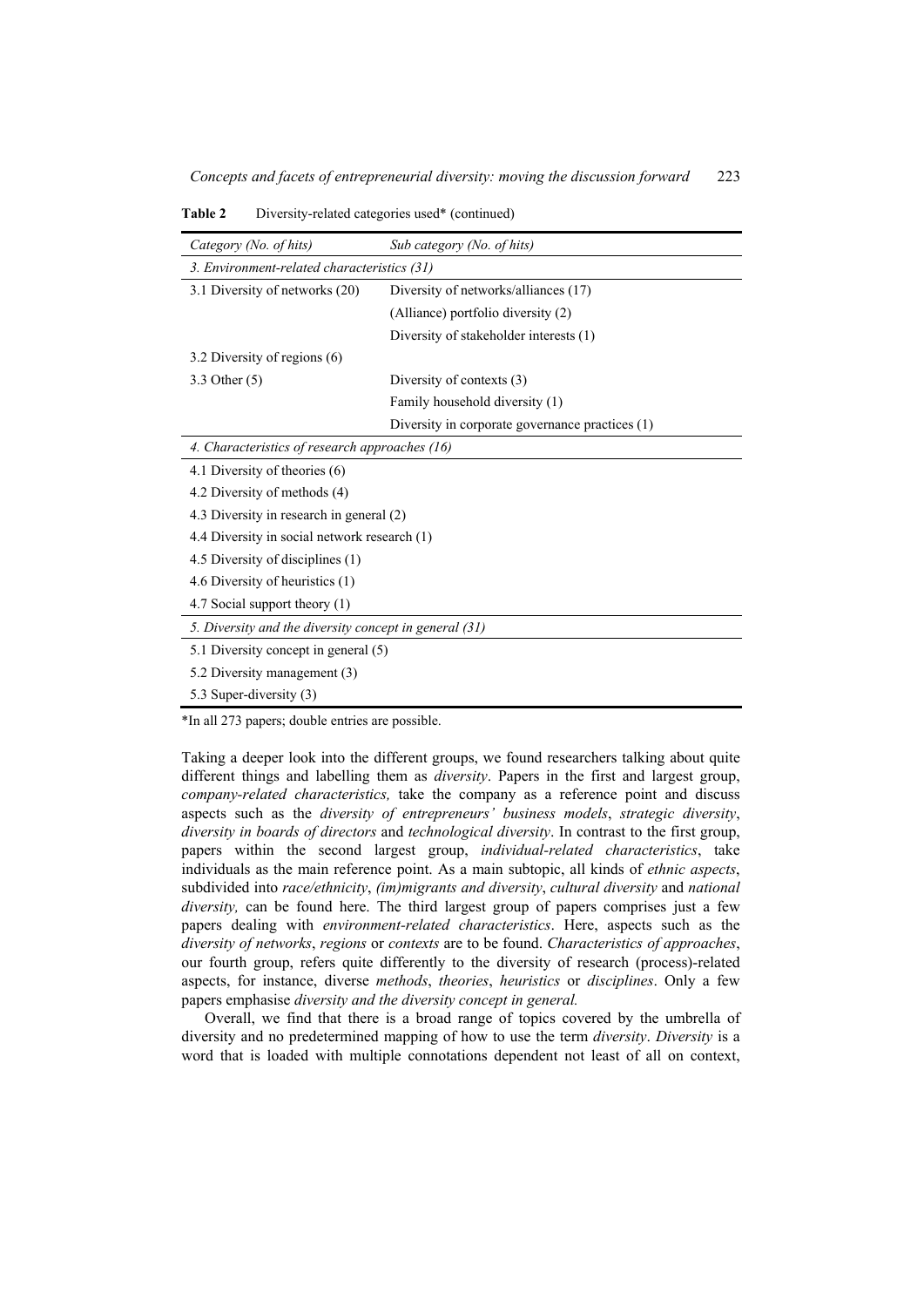country and language (LiCalzi and Surucu, 2012). According to our sample, this is true for the use of *diversity* in the context of entrepreneurship research. Most papers here use the term without an explicit definition of what is meant and without reference to a theory. In line with other research results, in our papers grouped under individual-related characteristics, clarifications of the term *diversity* generally seem to be a discussion about differences in demographic variables (Bell et al., 2011:712). Mapping the status quo, we can sum up: when researchers talk about diversity, they are talking about quite different things, and it remains conceptually widely unclear what diversity in the entrepreneurship context means. This is problematic if we as entrepreneurship researchers aim to contribute to political and societal discussions about diversity and if we try to connect our research with work on diversity in other disciplines. Considering this gap, we start to move forward the discussion and conceptualisation of diversity in the entrepreneurship field in the following section.

## **3 Moving forward: a frame for (researching) entrepreneurial diversity**

We have pointed out three main reference points for considerations of diversity in the entrepreneurship field: *the enterprise* for company-related characteristics, *the entrepreneur* for individual-related characteristics, and *the environment* for environment-related characteristics. The entrepreneur's characteristics are closest to what sociological diversity research discusses and what Gardenswartz and Rowe (2003), in their four layers of diversity model, map as *internal dimensions* and partially *external dimensions*. Although sociological diversity research has organisations/companies in mind when looking at diversity, these authors understand organisational issues as factors directly linked to an individual and his/her position within the organisation. What is disregarded in such models are the diverse characteristics of companies themselves as well as the influence of diverse environments on the interaction process between individuals, companies and the environment. In entrepreneurship research, it is widely known that these interactions are of importance, although their theoretical conceptualisation is in its early stages (e.g., within the debate about contextualising entrepreneurship research (Welter, 2019; Welter and Gartner, 2016)). Therefore, our frame comprises *entrepreneur's characteristics*, *enterprise's characteristics* and *environment's characteristics*. To complicate matters further, with the use of the term *diversity* in our sample in mind, we identify a difference in ways of doing research about diversity related to the underlying research paradigms and methodological approaches. Various methods and approaches are possible and common practice in current entrepreneurship research. A holistic view on entrepreneurial diversity research should – from our point of view – incorporate the diversity of underlying *research paradigms* and *methodological issues* as well as the diversity of used *methods* into the conceptualisation.

Bringing our thoughts together, we map the complexity of entrepreneurial diversity (research) and possible intersections of the diversity categories in Figure 1. This frame for (researching) entrepreneurial diversity can serve as a starting point for the overdue further discussion about entrepreneurial diversity.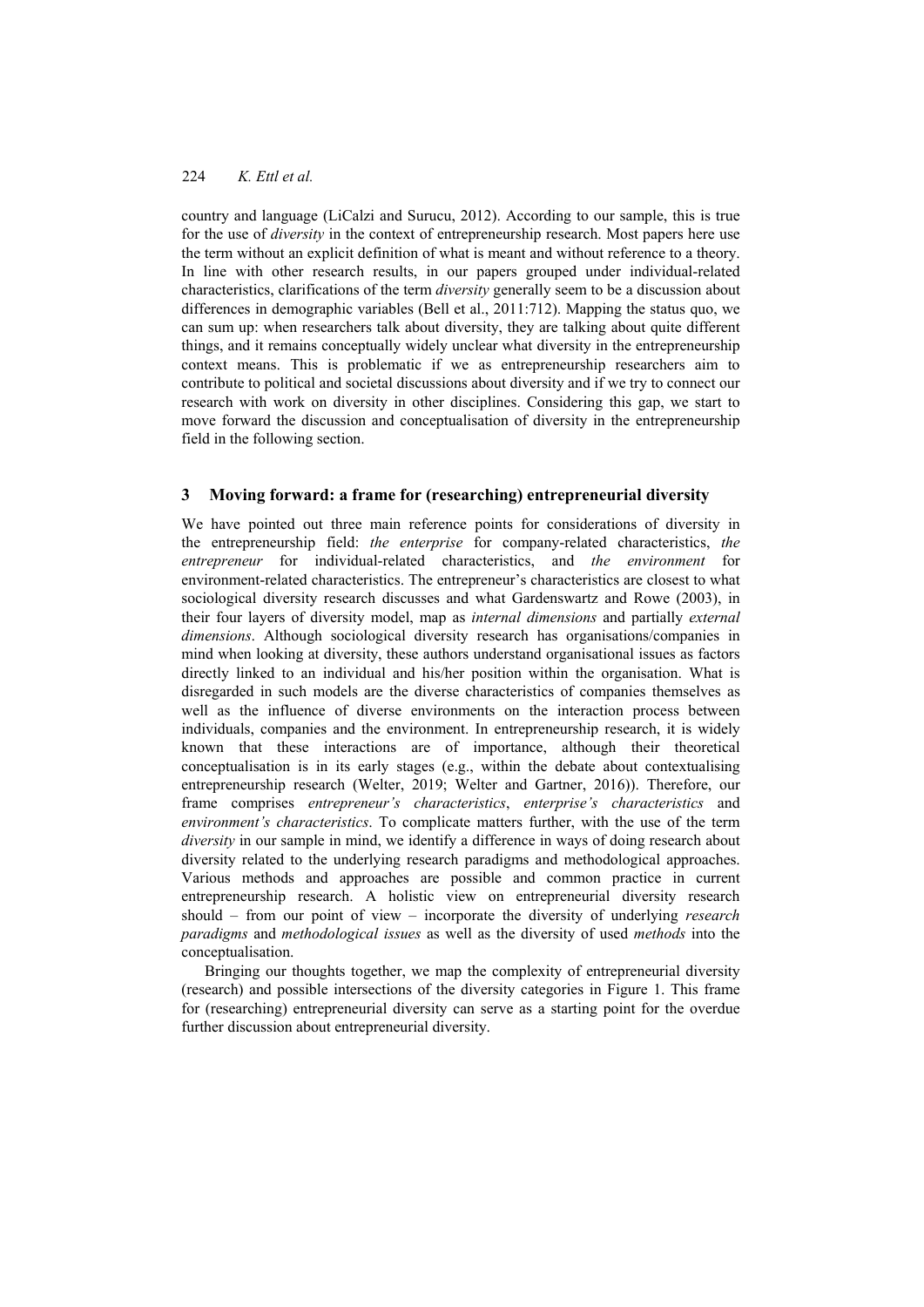

**Figure 1** Framing entrepreneurial diversity (research)

Investigating entrepreneurial diversity in a holistic way means considering the triplet of entrepreneur, enterprise and environment. The interlocking of these three aspects is symbolised in our model by gear wheels. Single cogs represent single characteristics (parameter values). It is less important how the single parameter values are named – the crucial aspect is to respect their interplay and intersection. Much more important than trying to capture all possible values is to stay open-minded towards the appearance of new aspects. The focus of analysis can change by rotating the gears. Accordingly, entrepreneurial diversity is an interplay of *entrepreneur's characteristics*, *enterprise's characteristics* and *environment's characteristics*; depending on the focus of interest, specific parameter values play a more prominent role than others do. What is crucial is for researchers to realise which perspective they are taking: researching entrepreneurial diversity holistically makes it necessary to clarify the research paradigms, methodological approaches and methods that guide and filter the investigation of entrepreneurial diversity – symbolised in our frame as a funnel.

#### **4 This special issue: contributions and classifications**

After identifying the gap in current knowledge about the conceptualisation of diversity in the entrepreneurship field, we started to stimulate further research in this field by publishing a call for papers to explore concepts and facets related to entrepreneurial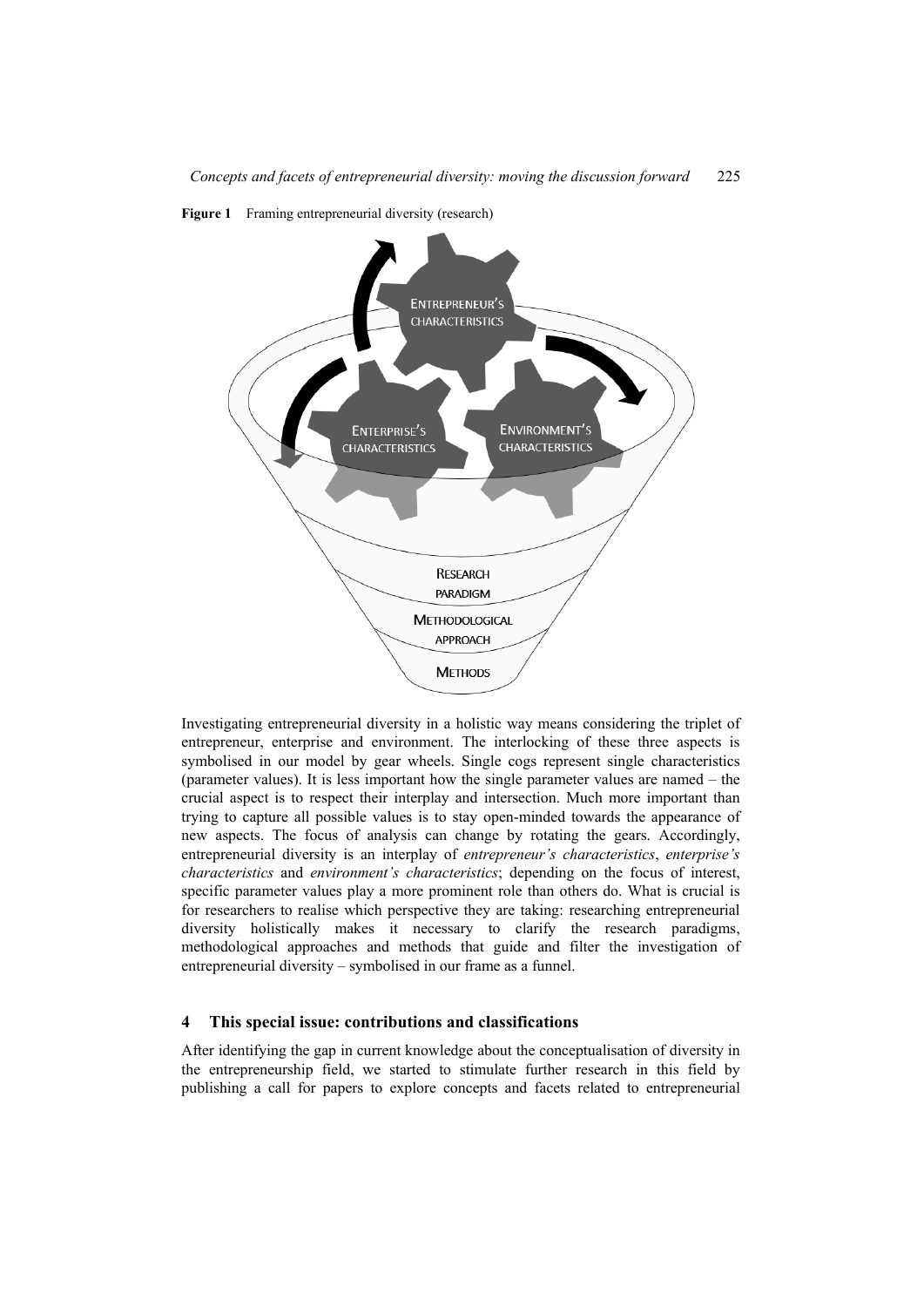diversity. We issued an invitation for papers that enhance our understanding of the conceptual framings of entrepreneurial diversity, facets of entrepreneurial diversity, intersections of diversity dimensions, and/or tensions related to entrepreneurial diversity in different contexts. Both purely conceptual and theory-driven empirical papers were welcomed. Following the submission and double-blind review process, we selected three papers for inclusion in the special issue.

Beldina Owalla, Tim Vorley, Tom Coogan, Helen Lawton Smith and Katy Wing, in their paper titled 'Absent or overlooked? Promoting diversity among entrepreneurs with public support needs', focus on two individual dimensions of diversity, that is, *minority status* and *disability*, and consider intersections with other categories, such as gender, social status, and age, in their qualitative analysis. The authors are interested in understanding the support needs and challenges of under-represented groups in the context of business innovation in the UK. By means of focus groups, comprising participants from these target groups as well as semi-structured interviews with policy makers, their findings reveal that support initiatives are fragmented and sometimes of a short-term nature. However, these groups of entrepreneurs develop strategies to gain access to resources that otherwise would not be readily available. The findings show that intersectionality plays a major role in this context: it is not minority status alone but also relations with other socio-demographic categories that define engagement as well as the support needed. The authors propose a holistic conceptual model grounded in their data and aimed at promoting equality, diversity and inclusion. As a practical implication, they advocate a hybrid approach of designing programmes targeted at specific groups of entrepreneurs together with developing mainstream programmes in which equality, diversity and inclusion practices are embedded (Owalla et al., 2021).

Tobias Kollmann, Christoph Stöckmann, Jana W. Linstaedt and Julia M. Kensbock study personality as a diversity dimension in their paper 'Personality composition and performance in entrepreneurial teams: understanding the impact of stability and plasticity traits in a relative contribution model', assuming that entrepreneurs' personalities and therefore their deep attributes are diverse. Interested in the ideal personality structure of an entrepreneurial team, the authors investigate how the personality composition of entrepreneurial teams influences team performance. To better understand the link between team composition and team performance, the authors take a meta-perspective on personality, which treats stability vs. plasticity as composite factors of the Big Five personality traits. By means of hierarchical regressions with 104 dyadic entrepreneurial teams of technology and knowledge-based ventures, Kollmann et al. (2021) examine the relative contribution of these two composite factors (minimum, maximum) in team composition to account for the possibility of a single team member affecting the group more strongly than the others (*relative contribution model* of team composition; see Kozlowski and Klein, 2000; Mathieu et al., 2014). The authors control for several teamrelated factors, such as entrepreneurial experience and team tenure. The results reveal that the high performance of an entrepreneurial team requires all members of the team to have minimum levels of stability-related traits, that is, agreeableness, emotional stability and conscientiousness. However, only one team member needs to have high plasticity-related traits, that is, openness and extraversion.

Verena Meyer, Stefanie Pakura and Valentina Seidel, in their paper 'Engaging with entrepreneurial diversity: an intersectional framework', question previous conceptualisations of entrepreneurial diversity. They argue that the term has been used as a placeholder for all kinds of differences, while a substantial conceptualisation has not yet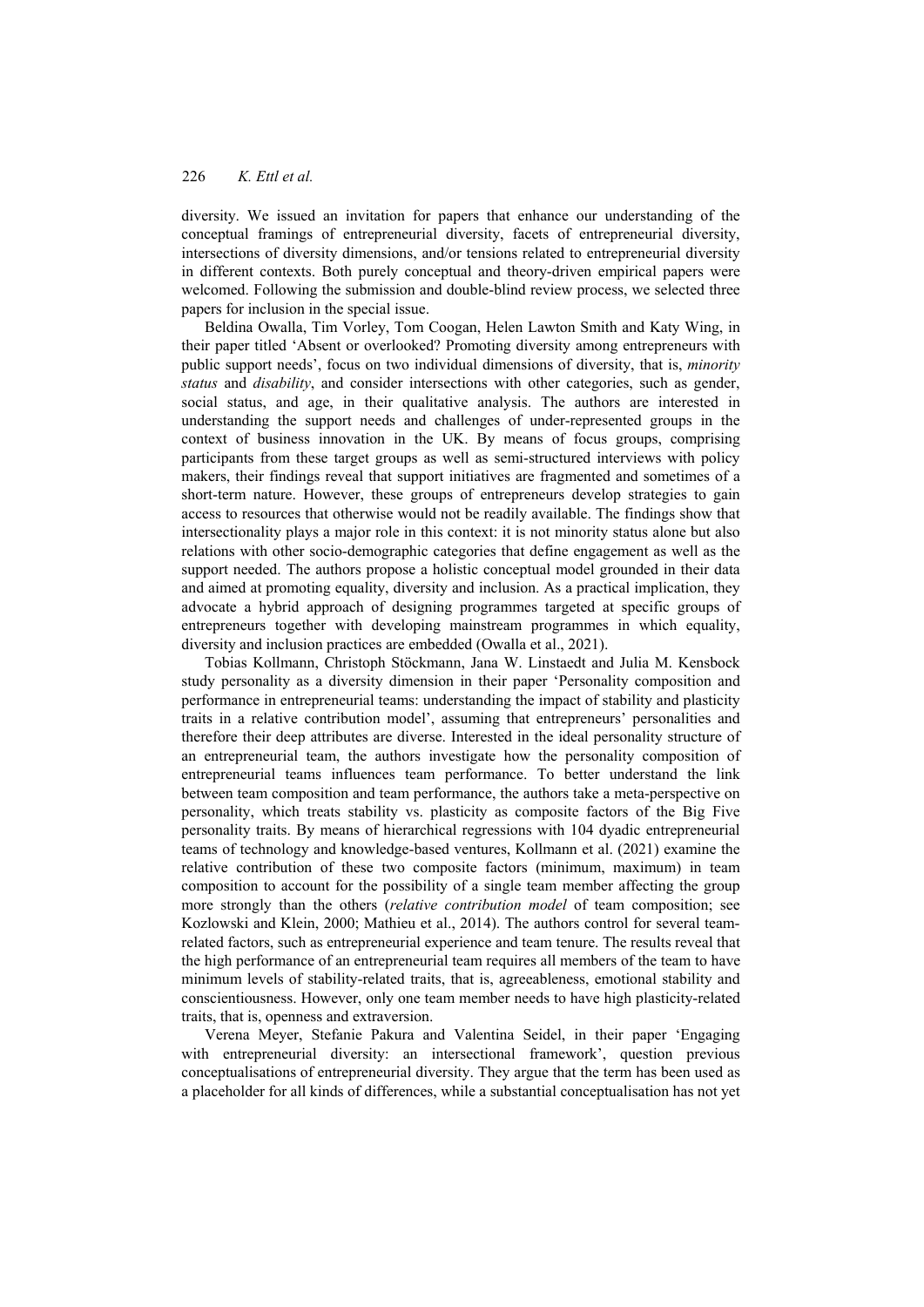been delivered by entrepreneurship scholars. Acknowledging that the number and breadth of studies on entrepreneurial diversity is growing, the authors ask how diversity has been conceptualised in entrepreneurship research. Based on the intersectional approaches provided by McCall (2005), Meyer et al. (2021) develop a framework that they apply to take stock and analyse previous literature on entrepreneurial diversity. The framework includes three distinct methodological approaches to operationalising intersectionality: focusing on intercategorical intersections, on anticategorical intersections, and on intracategorical intersections. Based on the existing body of literature, the authors develop five key challenges for research, among them the lack of a definition of diversity, the problem of measurements, and the dominance of attention to the diversityperformance relation. The authors offer recommendations to address each challenge in future research, such as definition approaches that address questions of categorisation and the interplay of social positions, further context-sensitive refinement of measurements, and power-critical approaches. Overall, Meyer et al. (2021) reveal a missing reflective conceptualisation and offer a starting point with practical guidance for future research on entrepreneurial diversity.

The three different contributions specialise in different aspects outlined in our framework for entrepreneurial diversity (research). Meyer et al. (2021) base their paper on existing research and studies. Owalla et al. (2021) and Kollmann et al. (2021) collect empirical data, Owalla et al. (2021) take a qualitative approach, and Kollmann et al. use a quantitative approach. While minority status and disability as individual characteristics are underlined in Owalla et al. (2021), Kollmann et al. (2021) target personality as an individual characteristic. Owalla et al. (2021) focus on business innovation and the UK context. Kollmann et al. (2021) focus on different personalities within entrepreneurial teams. Meyer et al. (2021) do not emphasise a single dimension of the model but take a meta-perspective with the overarching goal of making progress on the conceptualisation of entrepreneurial diversity itself. Collectively, the papers in this SI contribute to our conceptual understanding of entrepreneurial diversity in different ways: by considering intersections of different diversity dimensions, by contextualising personality as a deep dimension beyond the individual, and by offering a critical reflection on the conceptualisation of entrepreneurial diversity. While the guest editors highly recommend reading and reflecting upon these papers, the next section also offers some thoughts about future entrepreneurial diversity research that we developed through our own literature review and our experiences throughout the process of developing the current special issue.

### **5 Conclusion**

We started this introductory paper by highlighting the complexity and multilayered nature of entrepreneurship, which can be subsumed under the label *entrepreneurial diversity* – although the use of the term *diversity* in the context of entrepreneurship research is not well grounded. Taking stock of the use of the term *diversity* within the entrepreneurship literature reveals that when researchers literally talk about diversity, they are talking about quite different things. Many papers use the term *diversity* without an explicit definition of what exactly is meant and without framing it. As a result, what diversity means in the entrepreneurship context remains conceptually unclear. This is problematic because a lack of a generally shared understanding of diversity hinders the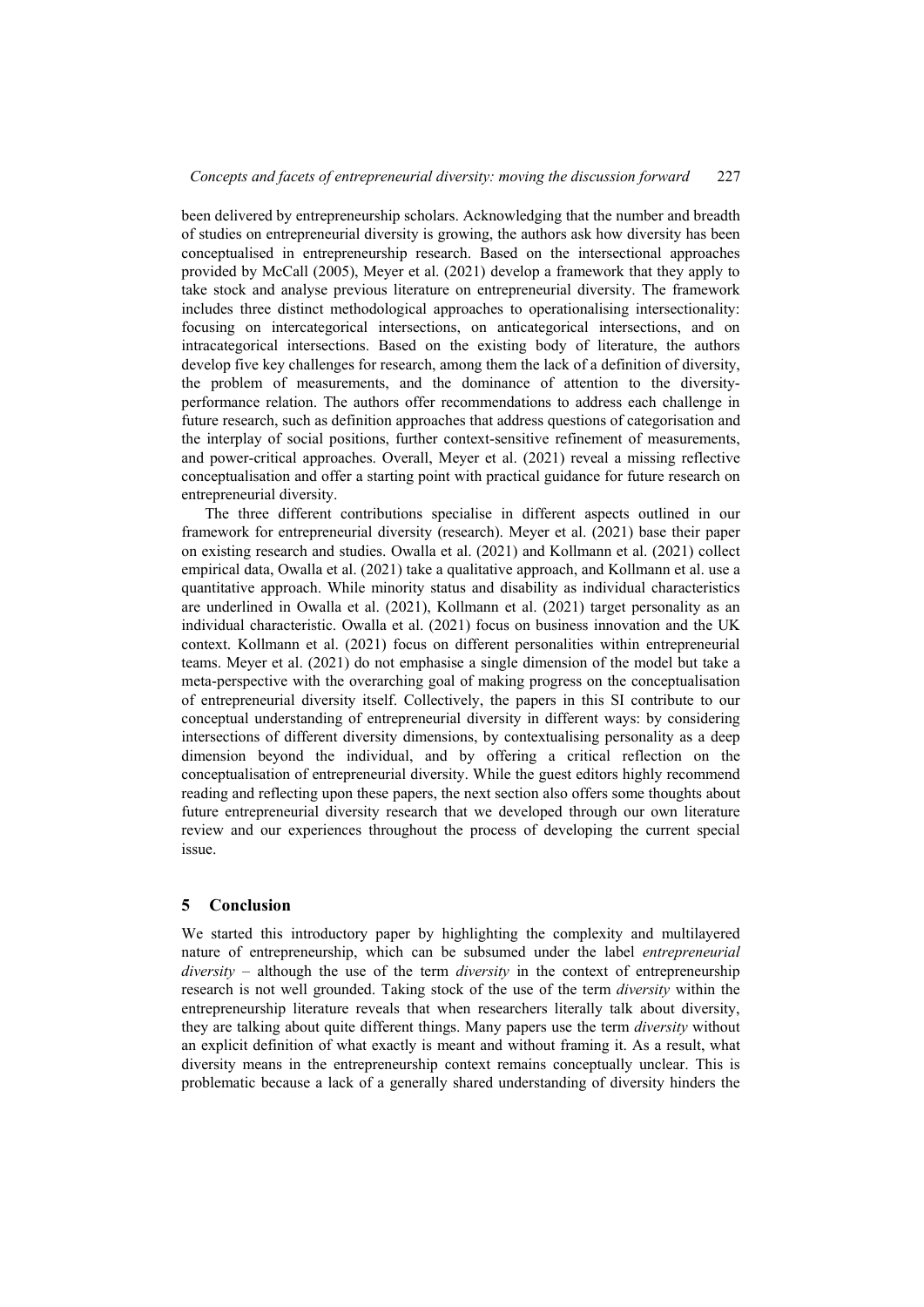reconciliation of future research with previous studies and current societal and political debates. We have seen that the discussion about interconnections of attributes (intersectionality) in the sociological diversity literature is much more advanced than in the entrepreneurship field. Nevertheless, the sociological research stream has not (yet) adequately covered company-related characteristics or environment-related (contextual) aspects. We have tried to move the discussion about entrepreneurial diversity (research) forward, presenting a frame that considers the triplet of entrepreneur's characteristics, enterprise's characteristics and environment's characteristics and their intersections. Finally, we have highlighted the importance of research paradigms, methodological approaches and methods, which guide and filter investigations of entrepreneurial diversity.

What have we learned from our special issue to move the entrepreneurship field forward? We urgently need better theoretical approaches to connect to debates centred on intersectionality, inclusion, or something like the current policy programmes, claims and societal discussion about diversity. However, research that broaches the issue of diversity in entrepreneurship research has to be careful with aspects related to categorisation, inclusion and exclusion. For instance, the use of the single term *diversity* to refer to the presence of women/gender, minorities and disabled people suggests that a research approach is over-simplified. Further, such ambiguities in studies can lead to mistaken interpretations and conclusions. Connotations of variables such as *gender* differ from supposedly neutral ones such as *demographic attitudes*, contextually dependent ones such as *social category*, and even negative ones such as *stigma*. Researchers need to be aware of the underlying assumptions that they communicate in their way of categorising variables as well as the way that they cluster different attributes together (such as gender, age and ethnicity). Certainly, these attributes have some commonalities, but just as certainly they obviously differ.

Furthermore, the contextual embeddedness of entrepreneurship research, which is an international research field, has to be taken into account. Because of German history, the term *race* would be avoided in a German research approach to categorising people. In addition, the category of *veterans* is a special target group in the US that is not that prominent a focus of interest in European countries. Researchers are therefore advised to be aware of the contextual embeddedness of their assumptions. One more challenge for the international research field is the definition and consistency in the use of specific terms. We do not necessarily mean the same thing when we talk about something in the same words. To gain a common understanding of terminologies is therefore important not only for further diversity research but also for research in general.

Presently, diversity is a prevailing topic in research, societal discussion, public discourses and political initiatives. The concept is used correspondingly in the context of the sociological diversity debate, focusing on variations among individuals. Entrepreneurship research, as a discipline that comprises economic aspects and individual and contextual views, could benefit from closer links to existing diversity research. Likewise, the sociological discussion could benefit from an interdisciplinary approach and links to entrepreneurship research. From this point of view, it is beneficial that diversity is conceptualised so broadly in entrepreneurship research – this offers much space and possibility to focus the term on what we need in future research. Concerning the interrelations of individual, business-related and contextual aspects, entrepreneurship research can in turn contribute to sociological diversity research.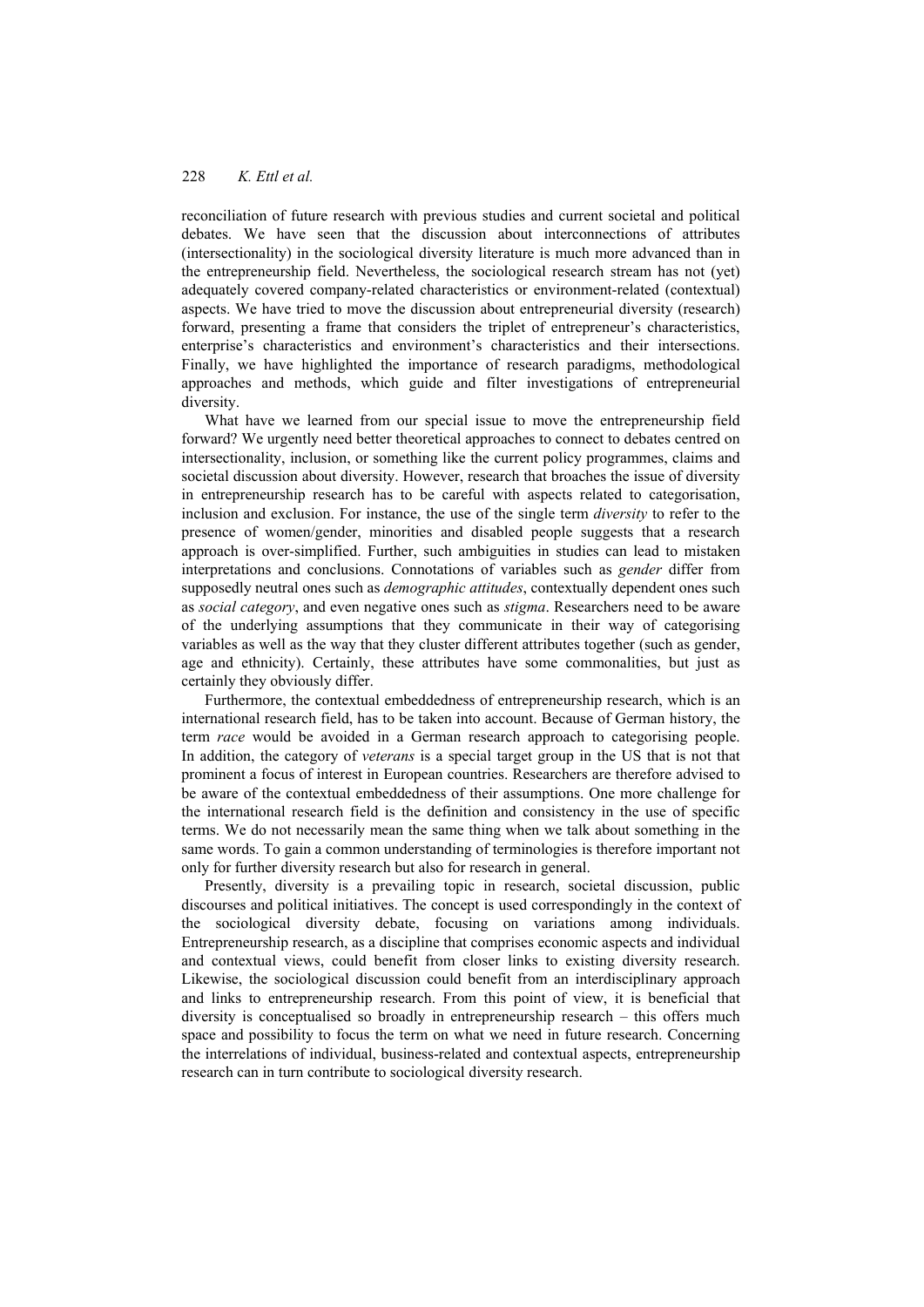We close with a call for considering diversity in a more appropriate manner in our field of research. The frame that we present is a first step in this direction, enabling us to counteract the broached issue of tending towards inadequate dichotomies in entrepreneurship research.

#### **References**

- Acs, Z. and Audretsch, D.B. (2010) *Handbook of Entrepreneurship Research: An Interdisciplinary Survey and Introduction*, Springer, New York.
- Bell, S.T., Villado, A.J., Lukasik, M.A., Belau, L. and Briggs, A.L. (2011) 'Getting specific about demographic diversity variable and team performance relationships: a meta-analysis', *Journal of Management*, Vol. 37, No. 3, pp.709–743.
- Bendl, R. and Eberherr, H. (2015) 'Divers, intersektional und/oder queer? Multiparadigmatische Perspektiven in der Organisationsforschung', in Hanappi-Egger, E. and Bendl, R. (Eds.): *Diversität, Diversifizierung und (Ent)Solidarisierung: Eine Standortbestimmung der Diversitätsforschung im deutschen Sprachraum*, Springer, Wiesbaden, pp.37–54.
- Cox, T. (1991) 'The multicultural organization', *The Academy of Management Executive*, Vol. 5, No. 2, pp.34–47.
- Cox, T. and Beale, R.L. (1997) *Developing Competency to Manage Diversity: Readings, Cases & Activities*, Berrett-Koehler Publishers, San Francisco, California.
- Croci, C.L. (2016) *Is Entrepreneurship a Discipline? Honors Theses and Capstones*, p.296, https://scholars.unh.edu/honors/296.
- Denzin, N.K. (1978) *The Research Act. A Theoretical Introduction to Sociological Methods*, 2nd edition, McGrawHill, New York.
- DiMaggio, P.J. and Powell, W.W. (1983) 'The iron cage revisited institutional isomorphism and collective rationality in organizational fields', *American Sociological Review*, Vol. 48, No. 2, pp.147–160.
- Flick, U. (2004) *Triangulation: Eine Einführung*, VS Verlag für Sozialwissenschaften, Wiesbaden.
- Gardenswartz, L., Cherbosque, J. and Rowe, A. (2010) 'Emotional intelligence and diversity: a model for differences in the workplace', *Journal of Psychological Issues in Organizational Culture*, Vol. 1, No. 1, pp.74–84.
- Gardenswartz, L., Cherbosque, J. and Rowe, A. (2008) 'Emotional intelligence for managing results in a diverse world', *Mountain View*, Davies-Black, CA.
- Gardenswartz, L. and Rowe, A. (2003) *Diverse Teams at Work,* 2nd edition, SHRM, Alexandria.
- Gartner, W.B. (1985) 'A conceptual framework for describing the phenomenon of new venture creation', *Academy of Management Review*, Vol. 10, No. 4, pp.696–706.
- Gordon, J. (1992) 'Rethinking diversity', *Training*, Vol. 29, No. 1, pp.23–30.
- Hanappi-Egger, E. (2012) 'Theoretical perspectives on diversity in organizations', in Danowitz, M.A., Hanappi-Egger, E. and Mensi-Klarbach, H. (Eds.): *Diversity in Organizations: Concepts & Practices*, Palgrave Macmillan, Hampshire, pp.9–31.
- Harrison, D.A. and Klein, K.J. (2007) 'What's the difference? Diversity constructs as seperation, variety, or disparity in organizations', *Academy of Management Review*, Vol. 22, No. 4, pp.1199–1228.
- Hewlett, S.A., Marshall, M. and Sherbin, L. (2013) 'How diversity can drive innovation', *Harvard Business Review*, Vol. 91, No. 12, p.30.
- Kollmann, T., Stöckmann, C., Linstaedt, J. and Kensbock, J. (2021) 'Personality composition and performance in entrepreneurial teams: understanding the impact of stability and plasticity traits in a relative contribution model', *International Journal of Entrepreneurial Venturing*, Vol. 13, No. 3, pp.262–287.